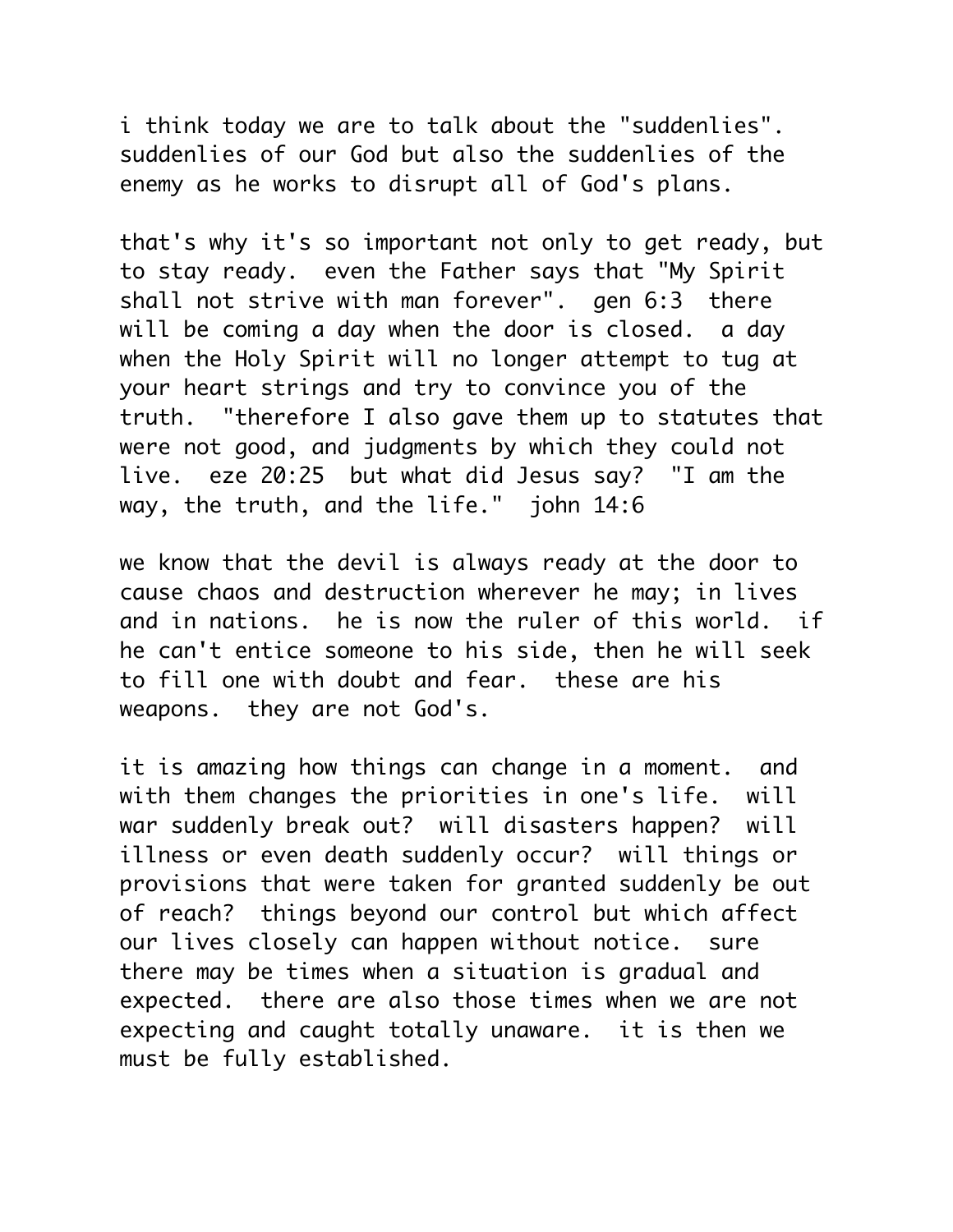there will be a shaking. even God said "but now He has promised, saying, "yet once more I shake not only the earth, but also heaven."" heb 12:26 we must all ao through the fire that tries our faith. even as earth and heaven and lives are shaken, will your remain resolved in your stand? have you grown your confidence and faith enough that you may also say "for this reason i also suffer these things; nevertheless i am not ashamed, for i know whom i have believed and am persuaded that He is able to keep what i have committed to Him until that day." 2 tim 1:12

that is why it is so important to live as though it were your last day. are there unsettled matters or things still unforgiven? none of us know what tomorrow may bring or how much time is allotted us. "Behold, now is the accepted time; behold, now is the day of salvation." 2 cor 6:2 see to these matters today. forgive to be forgiven. bless to be blessed. give to be given. love to be loved. and yes, we love even when hated. let your life and actions be lived this time forward without regret. and do it with grace. you may be the only witness someone ever receives of Jesus. will you actions be convincing to them or the opposite?

i have a friend who is always saying things like; "life is good"; "a beautiful day"; "God is good". positive remarks that help one believe that the light is not far behind the darkness. that good is not far behind bad. that God will triumph over all the works of evil in the end. i pray that would be oozing from all of us who know where our confidence lies.